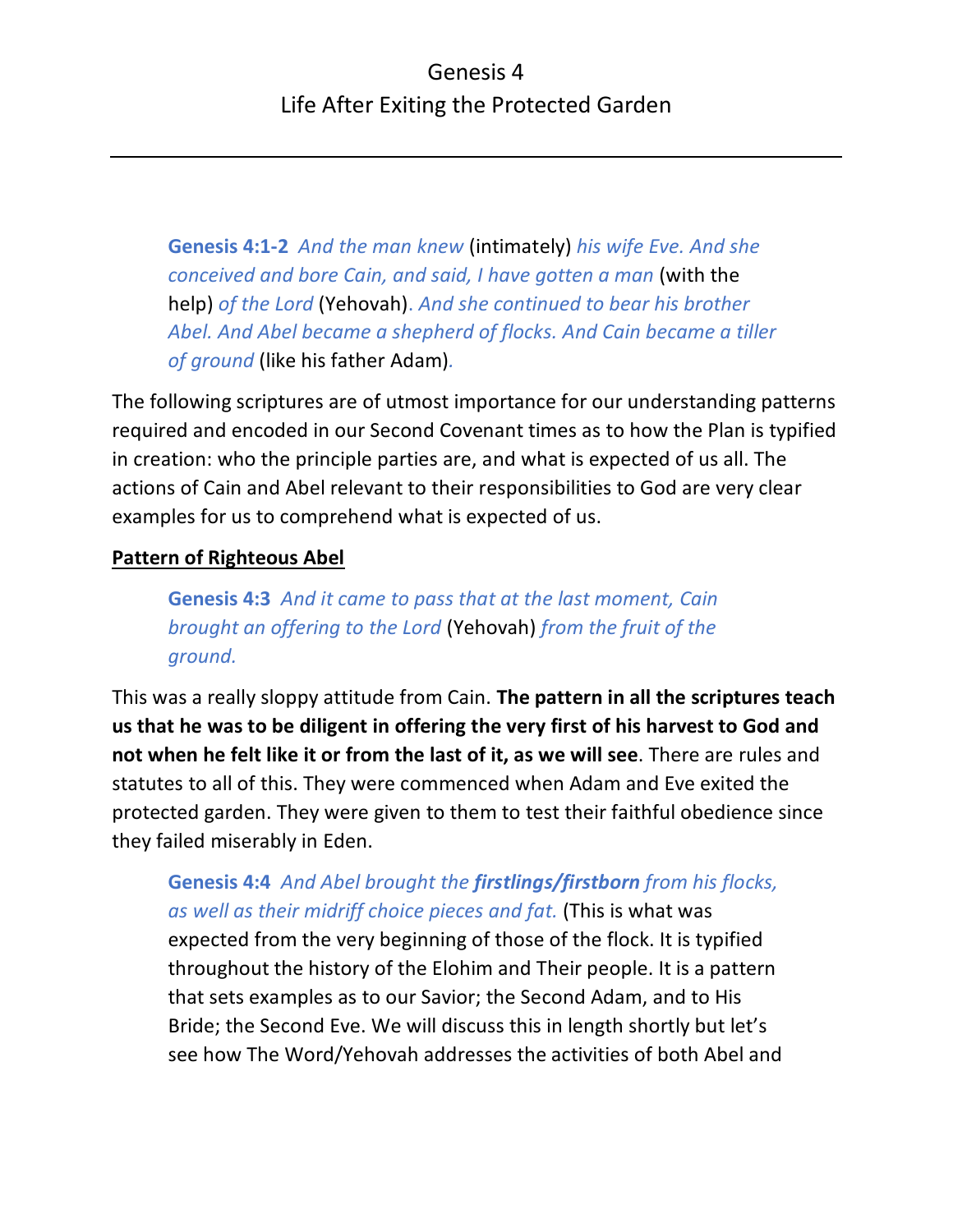Cain as to offerings) *And the Lord* (Yehovah) *gazed with respect at Abel and to his offering.*

God is very pleased with Abel in following the statutes of the offerings of the firstborn as to their timing and quality.

**Genesis 4:5-7** *As to Cain and to his offering He* (The Word) *did not gaze with respect. And Cain burned vehemently and his countenance showed his vehement displeasure and anger. And the Lord* (Yehovah) *said to Cain, why have you burned angrily and why has your countenance showed displeasure* (towards Me). *Is there not high praise, if you do well? If you do not do well, sin is lurking at the door and it is longing for you. But you should have dominion over it* (and not it over you).

Abel was righteous in his relationship with Yehovah/The Word but Cain was not!

**Hebrews 11:4** *By faith Abel offered a more heartfelt sacrifice to God than Cain, by which he obtained witness to be righteous, God testifying over his sacrificial offerings; and through it, having died, he yet speaks.*

How does he yet speak? Because what he did as the first righteous, faithfully obedient man, became a vital part of the Plan of Salvation for mankind, in actual practice and in spiritual example. It is also witnessed to throughout the scriptures in deed and in example as well.

Sin enters through the mind first as we are taught and then manifests itself in the acts of the flesh. This lurking danger at the door to our minds is Satan, the devil, who is given the title of prince of the power of the air **(Ephesians 2:2)**.

**1 Peter 5:6-9** instructs us as to the common danger that this is for all:

**1 Peter 5:6-9** *Therefore, humble yourselves under the mighty hand of God, that He may exalt you in due time, casting all your anxiety onto Him because it matters to Him concerning you. Be sensible, watch, because your adversary the devil walks about as a roaring lion seeking someone, he may devour those whom are firmly resisting in*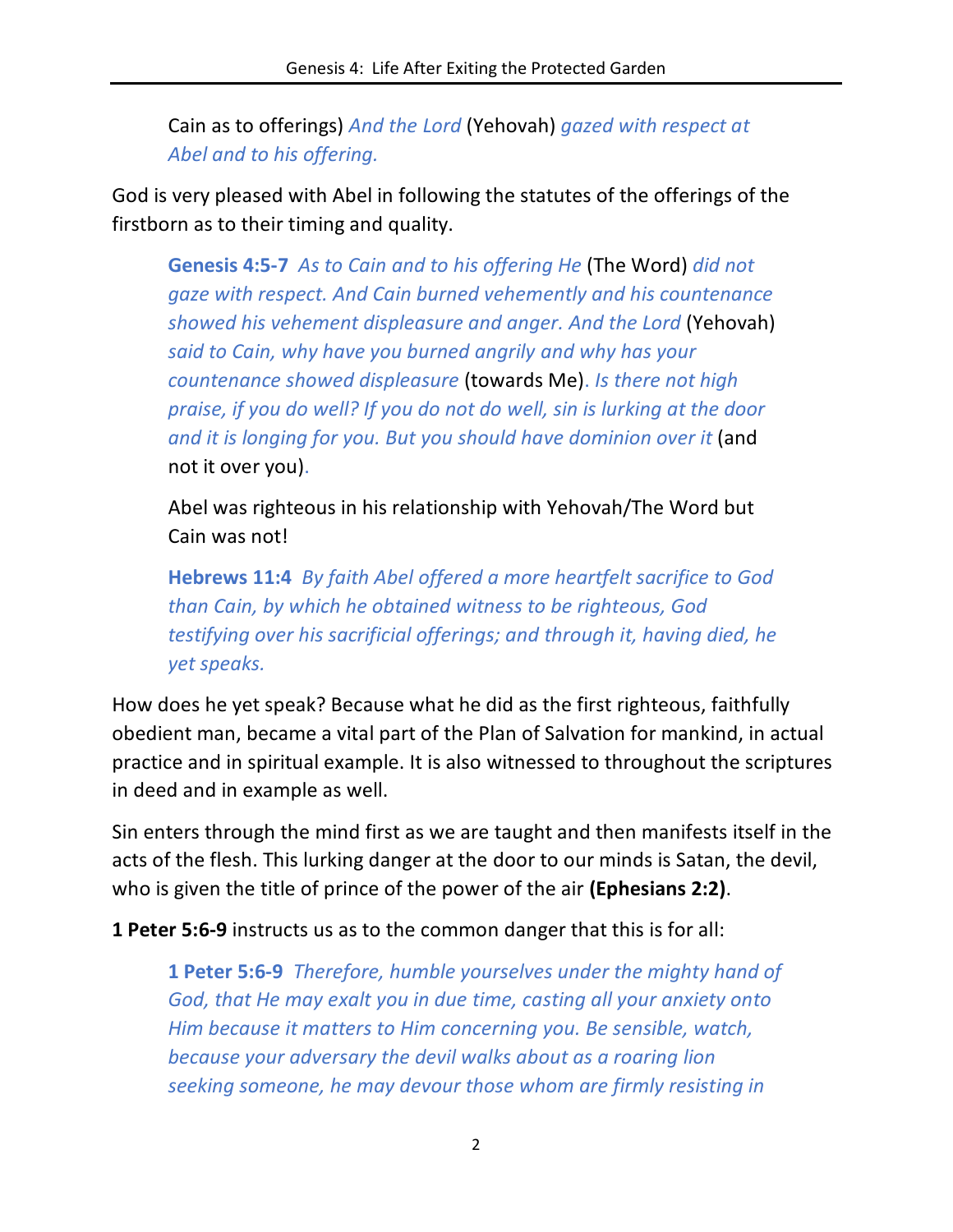*the faith,* (if called and chosen, you are his number one target) *knowing the same sufferings that are in the world are coming full circle in your brotherhood.*

The scriptures witness to the results of Cain not having dominion over the thoughts which Satan broadcast into his mind without resisting them at the moment they appear. Cain dwelt on them, let them come full blown in his mind and that resulted in him becoming furious at Yehovah for rejecting his worthless offerings of vegetables at the very end of the harvest. As is the pattern of much of mankind, he wanted to take his anger out on someone else, and who better than Abel who received praise from Yehovah. That is actually what happens at a future date to the One we know as the Son of God/Jesus in His relationship with the lords of Judaism, which is the religion of rejecting the commandments of God for their traditions contrary to God **(Mark 7:1-14)**. This is the start of a very dark period for mankind.

**Genesis 4:8** *And Cain challenged his brother Abel as they were in the field and Cain rose in hostility against his brother Abel and ruthlessly slaughtered him.*

Once again, things were not going well for man or the Plan of Salvation on the surface. But as we have mentioned all this was accounted for with many contingencies which could be put in place in the overall Plan. If required!

#### **Pattern of Choice Pieces and Eternal Glory**

Let's speak briefly about some of the righteous patterns contained throughout our segment of the Plan. Abel gave offerings from the flock, he gave his firstborn, and their choice midriff parts and the fat. **This is important to follow and get correct.** Both the firstborn, and the midriff parts from every sacrificed animal that shed blood from the flock represent our Lord and Savior in the Plan. Some understand the firstborn principle, but many do not understand about the significance about the choice pieces in the bosom. Our Savior's eternal glory, which He had before He emptied Himself of it **(Philippians 2:6-7)** was kept in the bosom of Father **(John 1:18)**. His eternal glory which He set aside to become our Passover sacrifice and First of the Firstfruits Wavesheaf, was kept in the middle/center of Father's Being. It was returned to Him once He had completed all the tasks that He had to perform as to His sacrifice and examples He set for us.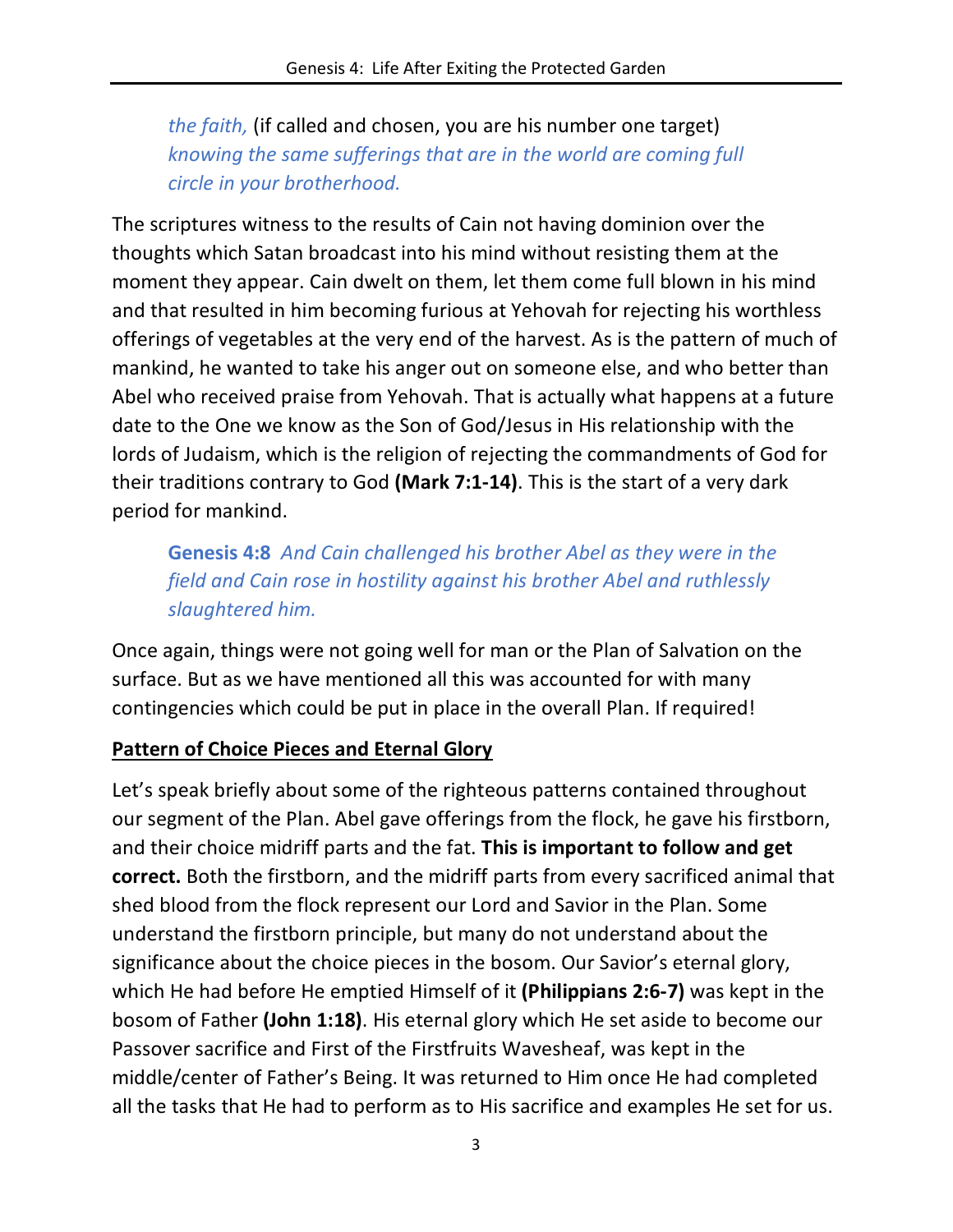(**John 17:4-5**). Paul tells us the glory that is awaiting the Bride when He returns for her is in the same place, if we, like Abel, qualify to receive it through our righteous acts.

**Colossians 3:1-4** *If then, you were raised with Christ* (at baptism) *seek the things above, where Christ is sitting at the right of God*  (Father)*; be disposed in your thinking of the things above, not the things on the earth, for you died* (when you went under the water at baptism)*, and your life has been hidden with Christ in God* (the Father)*. Whenever Christ our Life is revealed, then also you will be revealed in glory with Him.*

**Just as Christ's glory was kept in the bosom of His Father, so is ours in Him, through His Oneness with Father**. The incredible value of the fatty lobe around the liver and the kidneys and their fat located in the midriff or center of the sacrifice belongs to God and no other, and signifies a very special place and function in the Plan of Salvation. **Leviticus 3:16 "…all the fat is Yehovah's.", 7:23- 25; Exodus 29:13**. This pattern will continue even after Christ returns and sets up the Millennial Kingdom.

Yes, we will have qualified to share in Their Eternal Oneness as the Second Eve, the Eternal Helpmate of the Son of God in Father's household and to carry out the spiritual equivalent of being fruitful and multiplying.

**Romans 8:16-17** *The spirit itself bears witness with our spirit* (spirit in man, thus two witnesses to confirm the matter) *that we are children of Father God, and if His children, then heirs, heirs of Father God, and*  (thus) *co-heirs with Christ, if indeed we suffer with, that we may also be glorified together.*

## **Pattern of the Firstborn**

Also, we see that (righteous) Abel offered up the firstlings, or the firstborn of his flocks to God. **The pattern of the firstborn is pivotal to our being able to understand all the segments to the Plan's purpose.** It too was incorporated into the fabric of the nation of Israel's sacrificial system and became a command to them when they exited Egypt after the first Passover. **Exodus 13:1-2, 34:19-20**.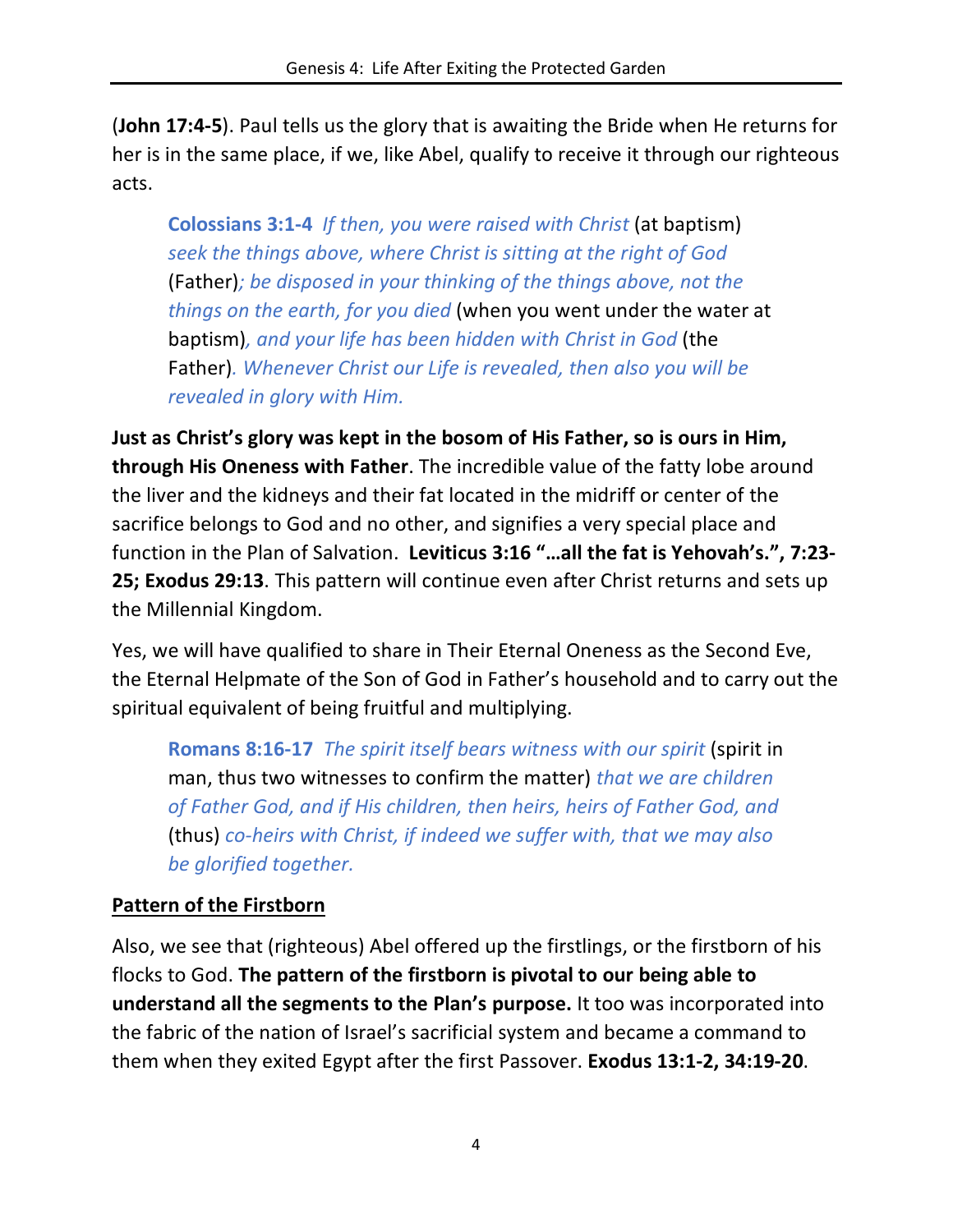However, it was also practiced and kept faithfully by some who came prior to that time.

**Exodus 13:1-2** *And the Lord* (Yehovah) *spoke to Moses, saying, set apart every firstborn to Me, the one opening every womb among the sons of Israel, among men and among livestock, they shall belong to Me!*

We will focus on this vital pattern of the Plan as we move through the Plan's high points, such as when changes are implemented in the First Marriage Covenant terms and conditions which point to a more limited number in its application with big spiritual significance associated with them. **Numbers 3:12, 45**. It is not coincidental that this pattern started at the very beginning with the righteous son of Adam and Eve we know as Abel or "Breath." He was the first of mankind to be declared righteous by God, and Satan zeroed in on him. That too is a pattern of Satan's activity toward us which we should be very aware of, so we are not caught off guard.

### **Pattern of the Barley and the Church of the Firstborn**

We saw the opposite of Abel when it came to Cain's offering of the fruit of the ground. He was to offer the very first of his fruits as an offering to God (the Elohim). He elected not to do that and brought the leftovers after the harvest was in. The pattern in scripture tells us all about the process and its timing.

# **Exodus 23:19** *The first of the firstfruits of your ground you shall bring to the house of the Lord* (Yehovah) *your God* (Elohim).

Israel could not start a grain harvest without first making an offering of the very first grain to mature from the barley and the wheat. It is the maturing of the barley along with the start of the first crescent of the moon's cycle of Abib which is used to start the beginning of the Biblical year. This must be correct to keep the Appointed Times of meeting with God/Elohim on the right day. **The Plan of Salvation for mankind is tied symbolically to the harvests in Israel.** There is a lot of understanding given when their growth cycles are made clear. We will discuss this in great length later in the study. Leviticus chapter 2 and 23 hold very deep understandings to the actions of our Savior and in turn to us throughout the Plan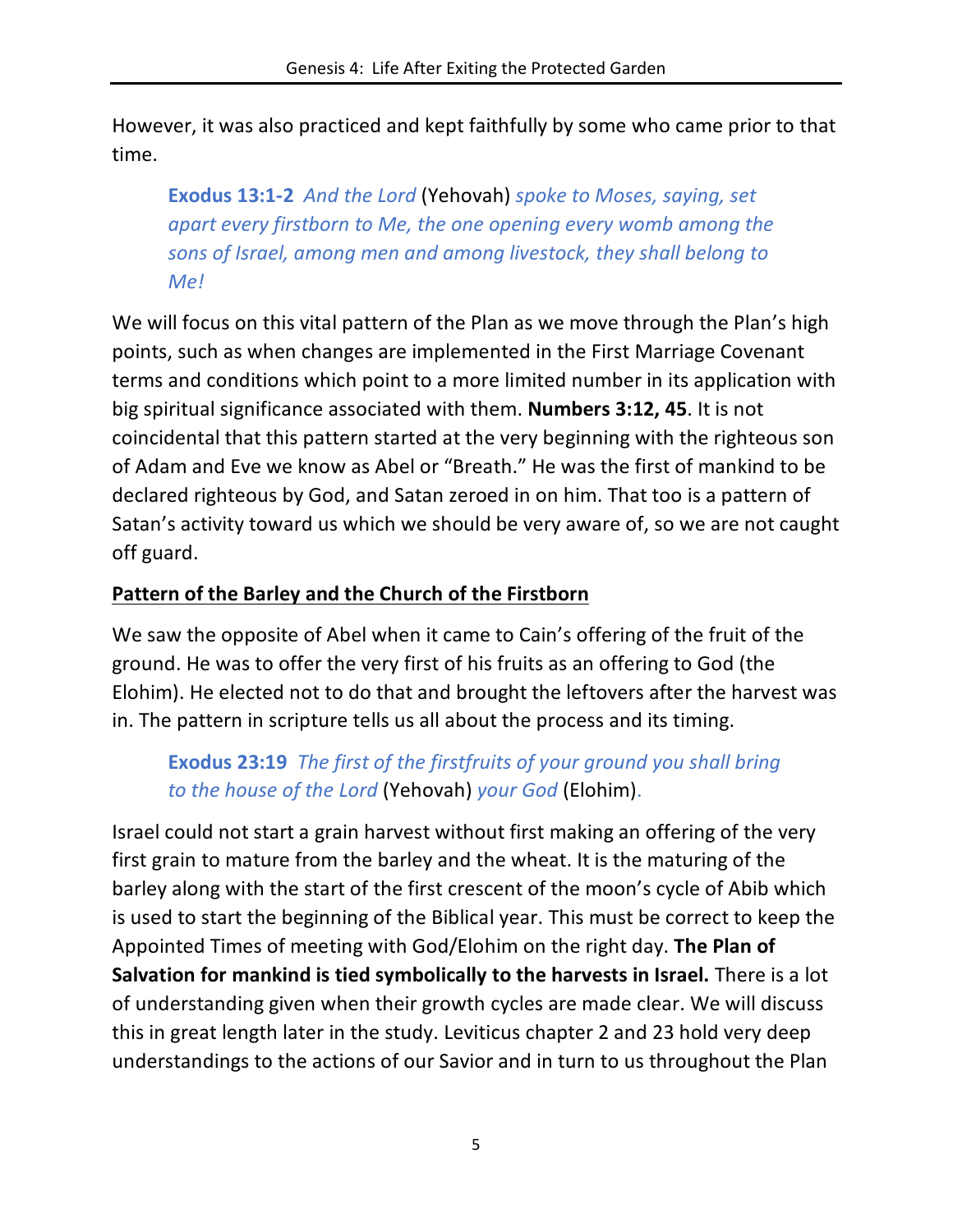after the Marriage of Israel to Yehovah/The Word and the consummation of the terms and conditions of the First Marriage Covenant.

The righteous acts of faithfully obedient Abel have been required of all others coming after him who would be deemed righteous. He set the standard and example of righteous character which the Elohim had set as a goal in the Plan of Salvation. Once again, the Elohim gave man a choice in things after they had to leave the protection and hope of the garden of Eden. There are always rules and commands in every single part of the Plan to test our faithfulness in obedience. The patterns of the firstborn and firstfruit offerings; represent the relationship we have with our Savior in that He came to shed His blood on our behalf, to cover our sins by becoming our Passover Lamb Sacrifice. Prior to becoming our sacrifice, He also took the beating and crushing of the First of the Firstfruit Wavesheaf barley offering on our behalf. He is the Lamb of Father's household and the acceptable Wavesheaf of it as well. **He is of greater value than the sum total of all Their creation.**

This was all undertaken with a purpose and goal in mind. The Elohim want to create beings who will share Their eternity of Oneness in peace, harmony, and like-mindedness with Them. We are to be inseparable from these acts. They are the deeper things of God, as Paul refers to them. At this time the Second Adam, with Father's assistance, is qualifying an Eternal Helpmate, the Second Eve. It is not available to everyone. This is by Their choosing which is a course correction from the angelic qualification process and it is being done in increments. This spiritual equivalent to the physical is truly a mystery or hidden truth to most. They will be the Church of the Firstborn through Christ.

**Hebrews 12:22-24** *But you have drawn near Mount Zion even to the city of the Living God, to heavenly Jerusalem, to myriads of angels, to the festal gathering, a Church of the Firstborn, who were registered in Heaven, to God the Judge of all, and to spirits of just men who have been perfected in Jesus, the Mediator of the New Covenant, and to the blood of sprinkling that speaks of better things than that of Abel.*

How did this happen and who are these firstborn who had been perfected in Jesus?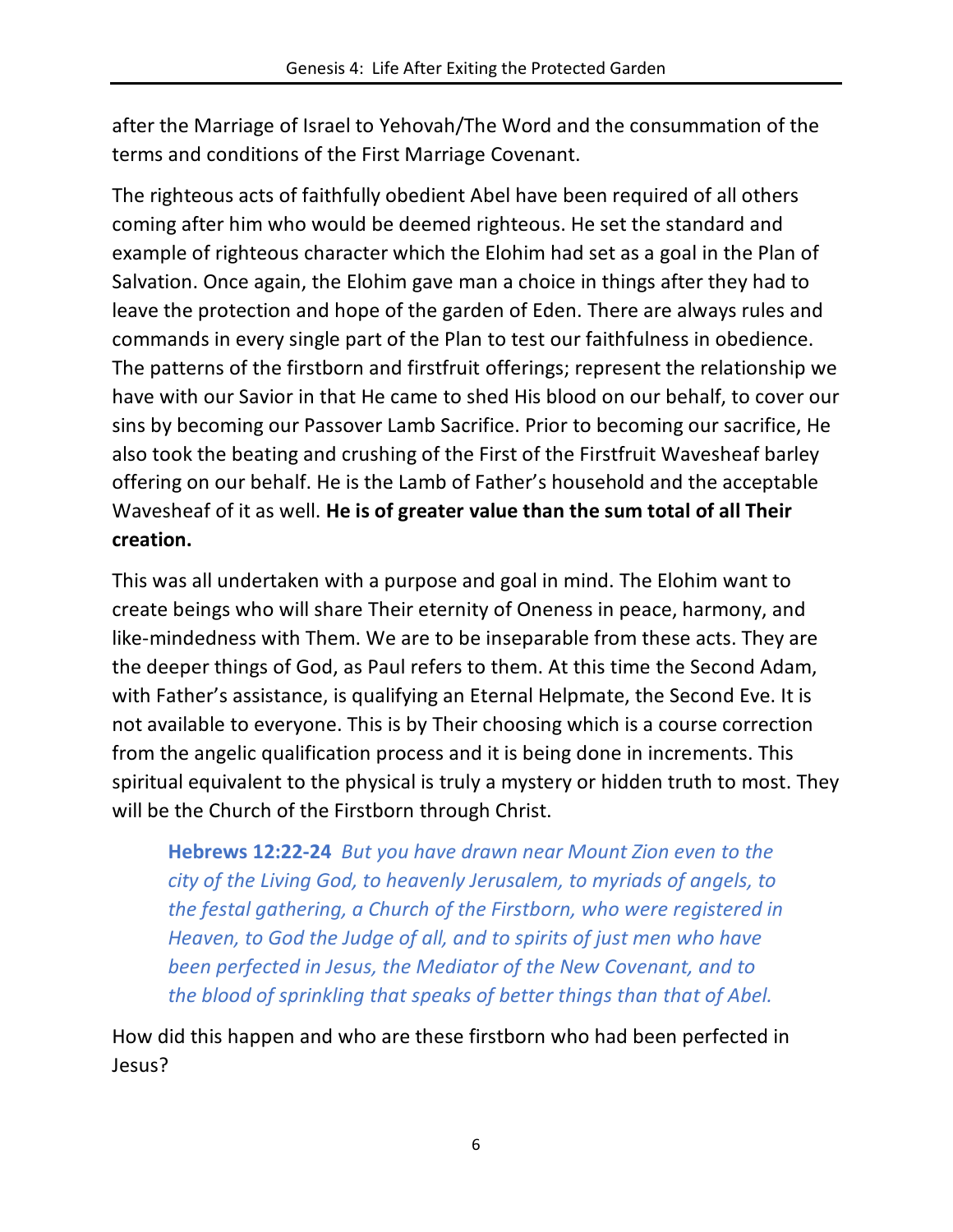**Ephesians 5:22-32** *Wives, willingly yield yourselves to your own husbands, as to the Lord; because a husband is head of the wife, as also Christ is head of the Church, and He is Savior of the body. But even as the Church is willingly yielding to Christ, so also the wives to their own husbands in everything. Husbands love your wives, even as Christ also loved the Church and gave Himself on its behalf, that He might sanctify it, cleansing it by the washing of the water in the word that He might present it to Himself as 'The Glorious Church,' not having spot or wrinkle, or any such thing; but that it be holy and without blemish* (tamyin sacrifice)*. So, husbands ought to love their wives* (not like the example of the first Adam) *as their own bodies; he who loves his wife, loves himself* (symbolic of the fact Eve came out of Adam) *for then no one hates his own flesh* (like Adam did) *but nourishes and cherishes it, even as also the Lord has the Church. For we are members of His body, of His flesh, and of His bones. For this a man shall leave his father and mother, and shall be joined to his wife; and the two shall become one flesh. The mystery is great, but I speak as to Christ and as to the Church.*

It is absolutely stunning how this is all an exact depiction of what we have covered to date with the actions and activities of the first Adam and Eve and the ultimate correction of that relationship on a spiritual level with the Second Adam and Second Eve.

Before we move on from this section of scripture and all of its understandings it gives to us, we will quote a few relevant Second Covenant scriptures which also address these patterns started here.

**Colossians 1:15-20** *Who is the image of the invisible God, the Firstborn* (of Father) *of all creation. For all things had been created in Him* (Christ/The Word)*, the things in the heavens, and the things on the earth; the visible and the invisible; whether thrones, or lordships, or rulers, or authorities, all things have been created through Him and for Him. And He is before all things, and all things consist in Him. And He is the Head of the body, the Church; who is the Beginning, the Firstborn from the dead, that he may be pre-eminent in all things;*